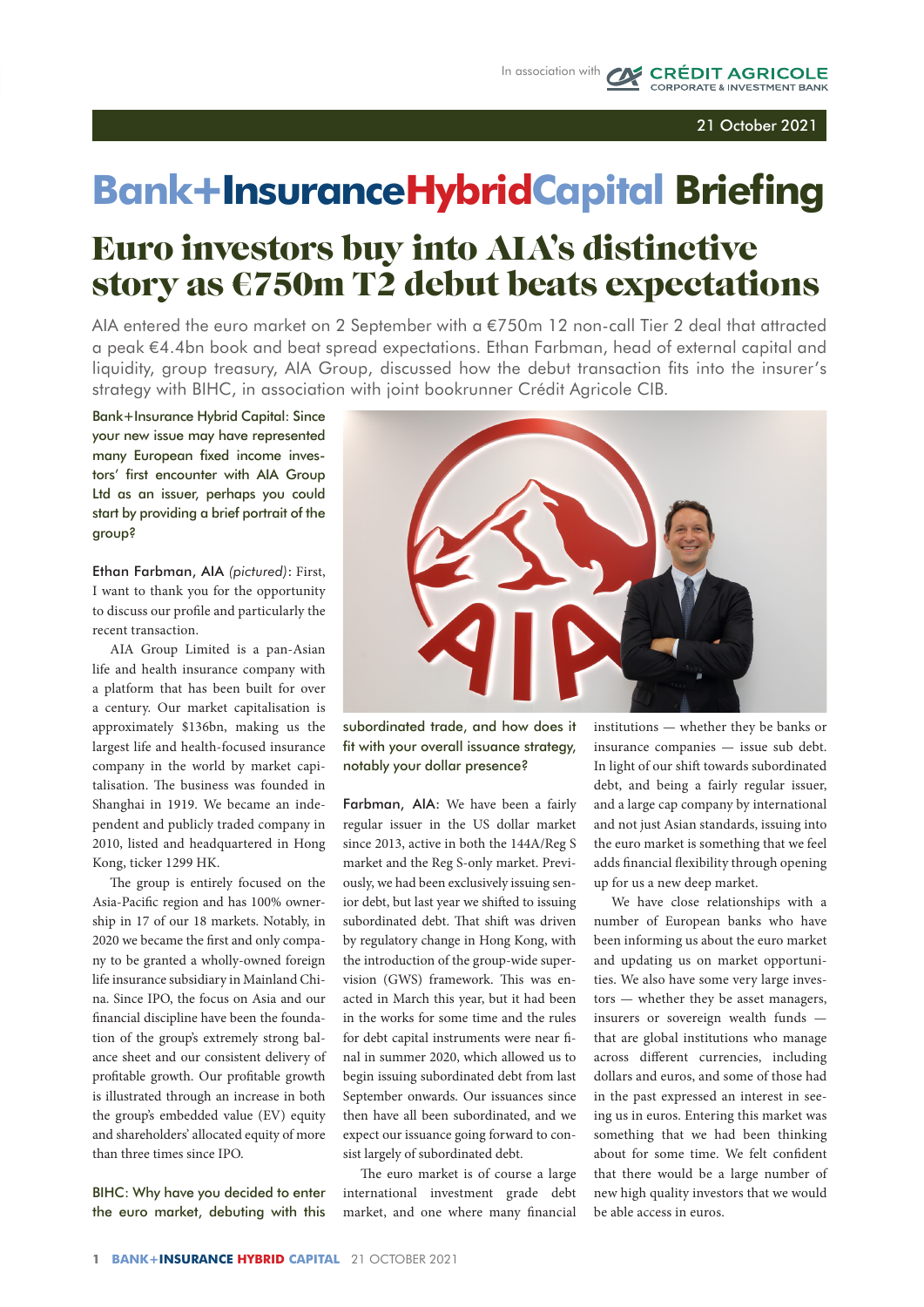From a timing standpoint, it seemed right, with markets being very constructive. This was the case globally, but particularly in Europe. The rate and spread environment is obviously very low, and we thought that it was the right time for a new name to be well received by investors and achieve an attractive cost of subordinated debt funding.

BIHC: The structure of your Tier 2 instrument has been viewed as more akin to a European bank Tier 2 than insurance Tier 2 — what are the relevant elements and why is it structured this way?

Farbman, AIA: This is more driven by AIA's capital structure and current levels of leverage, which provide us with a degree of flexibility. In terms of the Hong Kong regulatory framework, the requirements for regulatory capital are more debt-like than what rating agencies require to get equity content and capital credit. Most insurers tend to structure regulatory capital instruments that also achieve rating agency benefits, such as equity content for managing leverage, or more capital credit if the rating agency has a capital model. We have done that in the past, and we will do it in the future, but we also have the flexibility to be able to issue structures that only receive regulatory capital credit, like a 12 noncall seven. We only have 13% leverage that's total leverage, not financial leverage and we have very strong credit ratings, with our capital adequacy scores from all three credit rating agencies at the highest end of the spectrum.

We chose to issue the 12 non-call seven because we we have the flexibility to be able to, and because we felt like that was the more appropriate instrument to lead with in a new market, as people could really focus on the credit. While it's a subordinated instrument, there was no requirement from any price discovery around structural features such as coupon deferral, ultra-long maturities or extension risk.

BIHC: What were the key messages you wanted to convey during premarketing about AIA and the issuance (beyond anything already mentioned)? What did investors focus on?

Farbman, AIA: We had a mix of investors that were familiar with us and many that were new. One thing we needed to make sure of on this marketing exercise,

#### Execution highlights

**•** Books opened with IPTs of the mid-swaps+140bp area

**CRÉDIT AGRICOLE** RPORATE & INVESTMENT BAN

- Orders in excess of €1.5bn in one hour and 45 minutes
- **•** Size fixed at €750m and spread at 110bp after three and a half hours on the back of books above €3.75bn, pre-reconciliation
- l Final order book €4.4bn with 196 accounts

unlike past ones, was to take a step back and introduce the company, introduce our strategy, the fact that we are pan-Asian, and exclusively focused on Asia, which is the most attractive region in the world for life insurance, with substantial amounts of growth.

We did receive a number of questions on the deal structure, similar to what you just asked before — why can we issue this type of instrument that is so infrequently issued by insurers? We addressed these questions largely in relation to our conservative capital structure with low leverage, extremely high interest coverage, and very strong financial strength ratings. The discussion naturally led to questions around our solvency capital

| Issuer:                                 | <b>AIA Group Limited</b>                                                                                                                                                                          |
|-----------------------------------------|---------------------------------------------------------------------------------------------------------------------------------------------------------------------------------------------------|
| <b>Issuer ratings:</b>                  | A1 (Stable)/A+ (Stable)/AA-(Stable) (Moody's/S&P/Fitch)                                                                                                                                           |
| Issue ratings:                          | A2/A/A (Moody's/S&P/Fitch)                                                                                                                                                                        |
| Status of the securities:               | Subordinated notes, expected to be treated as Tier 2 capital under the HKIA's Insurance<br>(Group Capital) Rules                                                                                  |
| Format:                                 | Regulation S, Category 2, Registered                                                                                                                                                              |
| Amount:                                 | €750m                                                                                                                                                                                             |
| Maturity date:                          | 9 September 2033 (12 years)                                                                                                                                                                       |
| <b>Reset date:</b>                      | 9 September 2028 (7 years)                                                                                                                                                                        |
| Re-offer price/yield:                   | 99.980/0.883%                                                                                                                                                                                     |
|                                         | Swap/benchmark spread: Mid-swaps plus 110bp/Bund plus 149.1bp                                                                                                                                     |
| Coupon:                                 | 0.88% per annum until the reset date, payable annually. Reset at the reset date at the 5<br>year EUR mid-swap rate plus the initial margin                                                        |
| <b>Optional Redemption:</b>             | 3 months par call prior to reset date subject to redemption conditions; make whole<br>redemption subject to redemption conditions (to the extent required by the applicable<br>supervisory rules) |
| Selected structural<br>characteristics: | No step-up; no optional/mandatory coupon deferral;<br>no contractual loss absorption feature                                                                                                      |
| Pricing date:                           | 2 September 2021 (settlement $T+5$ )                                                                                                                                                              |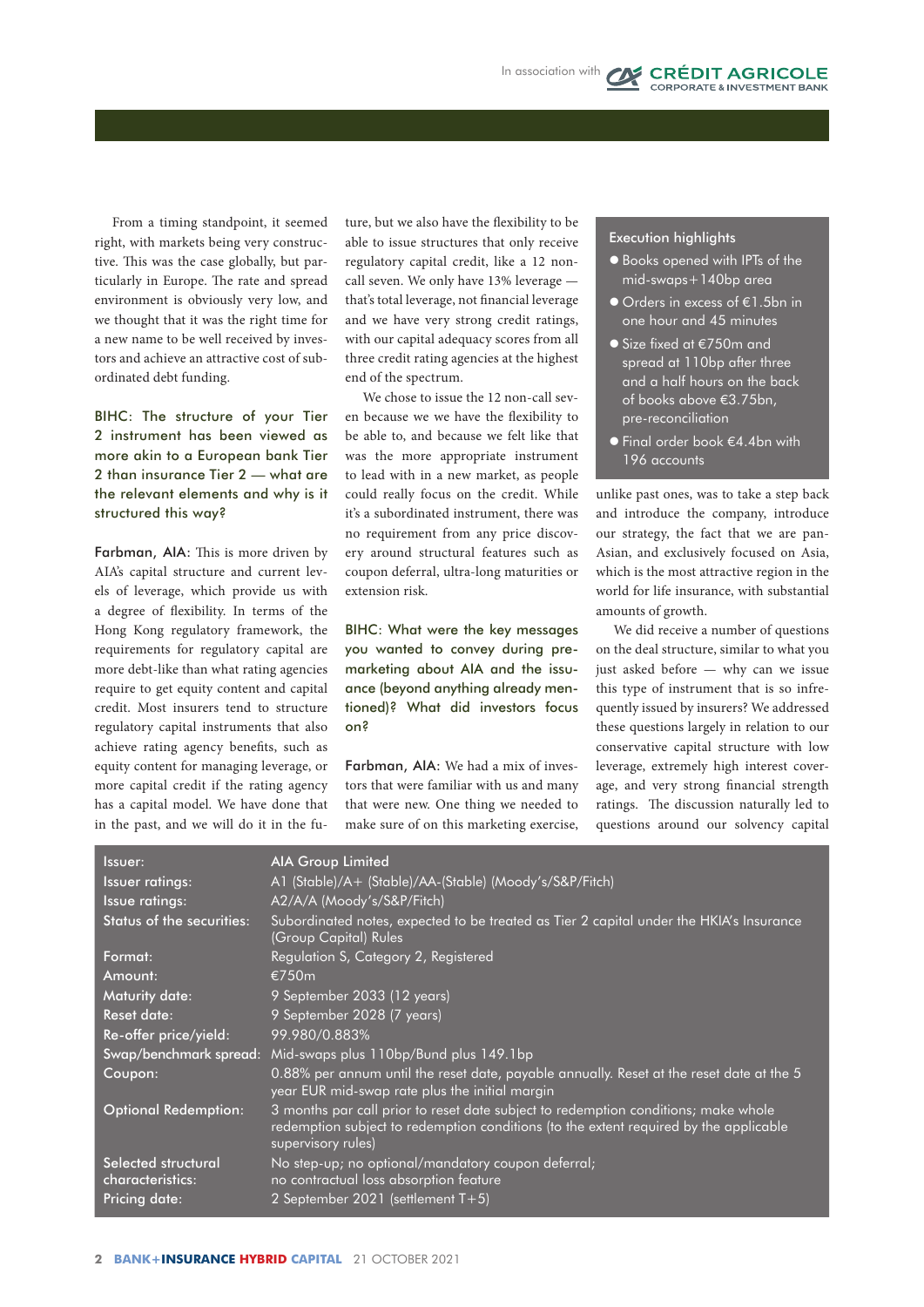levels, which was 412% as of 30 June 2021, and the Local Capital Summation Method, or LCSM approach, that has been adopted under Hong Kong's new GWS framework.

### BIHC: How do you feel the transaction went? How did the execution, pricing and distribution compare with your hopes and expectations?

Farbman, AIA: The process went very smoothly. One thing that we were aware of going into the trade was how busy the calendar was going to be — there was a lot of competing supply, a lot of other issuers in the market — so we did have to take into account that we were going to be asking people to join a series of calls and that it was going to take up more than just one day of their time. The announcement went out on Tuesday morning, European time, and we managed to get together a schedule that was very good, we did a couple of calls that day in the afternoon, and then a number of calls the following day. On the Wednesday we had close to 40 investors sign up for the various calls, and the banks and ourselves were also engaging with a lot of others who were providing feedback and considering the deal. So the marketing process was very smooth.

On Thursday morning we went out with initial price guidance of 140bp. We knew the final level would be tighter, but we didn't know by exactly how much our expectations were for perhaps 20bp-25bp — so the final outcome of 110bp may have surprised us a bit to the upside, but that was entirely supported by a book that at peak was about €4.4bn, with numerous triple-digit orders. We were expecting the reception to be good, but we were pleasantly surprised at just how big the book was and how many high quality investors came in. We were very happy with the level of demand and the final pricing, and we've been very pleased that the bonds have continued to trade well in the secondary market, which is good for us and good for investors.

BIHC: What can investors expect to see from AIA in terms of capital instruments going forward? Will you be a regular visitor to euros?

Farbman, AIA: Perhaps it's helpful if I answer that in the context of our key goals for the transaction. One was to reach an efficient and good pricing outcome, which we arrived at, as we just discussed. The other thing was to make sure that we brought in new investors and established our credit in the euro market, so that we would have the ability to come back to this market in the future, and I think the quality and the size of the book indicated that we were successful with respect to that goal, as well. So, yes, the intention is for us — alongside the various dollar markets that we access — to be able to consider the euro market for future issuance. This may be for a range of different structures — the bank-style Tier 2 that we issued, but it can also be hybrid debt going forward. Indeed, an important aim we had was to issue a bond that would be relevant for some time as a reference point, so that we can more easily return to the euro market quickly or when the opportunity arises in the future.

## BIHC: What are the prospects for Tier 1 Limited issuance, as permitted under the HK GWS framework?

Farbman, AIA: Under the Hong Kong rules, Tier 1 Limited could make up 10% of our minimum required capital (which

has to be met entirely by Tier 1), so it's something that is available. However, given our levels of solvency capital, and the way that we manage our various businesses, we are pretty strongly capitalised from a Tier 1 perspective. So our expectation would be to focus more on the various types of Tier 2, because that's the lower cost form of debt capital. But if there were opportunities in the future where Tier 1 Limited was competitive or compelling relative to the cost of Tier 2, it's certainly something we could consider.

**CRÉDIT AGRICOLE** CORPORATE & INVESTMENT BAN

#### BIHC: Is there anything else you would like to highlight about your overall strategy in this area?

Farbman, AIA: It's worth emphasising that AIA is a profitable growth company. While debt can be used for regulatory and ratings capital and capital structure optimisation, the primary driver behind our debt issuance has been to fund strategic growth — through bancassurance agreements, acquisitions, and so on — and that's how we would expect to continue to fund a portion of our growth in the future. This approach drives the slightly different composition of our issuance. We can look at senior debt, we can look at bank-style Tier  $2$ , and we can look at hybrids  $-$  but it doesn't all have to be one or the other, because we are not in a position where we're entirely solving for regulatory or ratings outcomes.  $\bullet$ s area



Distribution by geography and investor type

*Source: Crédit Agricole CIB*